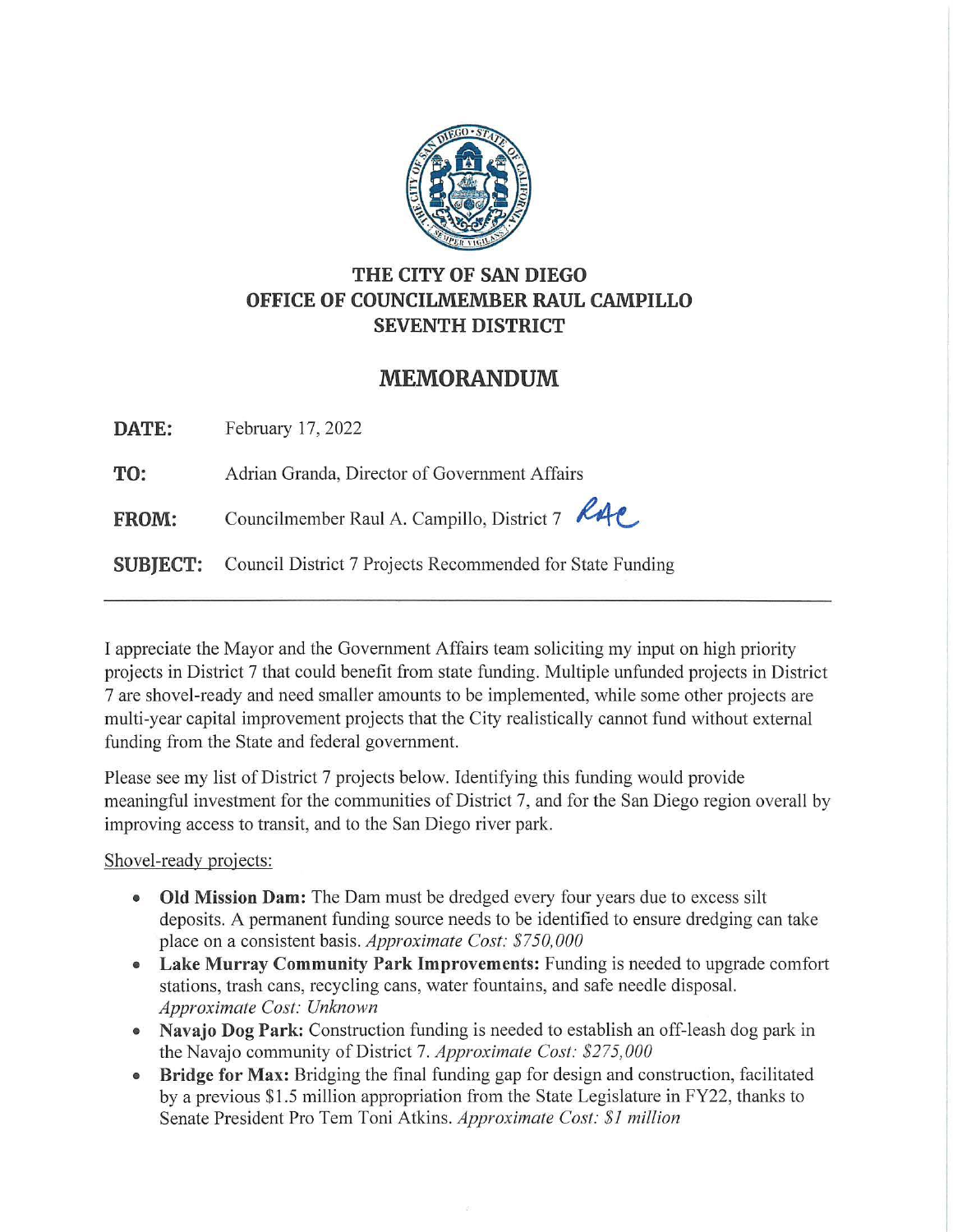- **Linda Vista Library Outdoor Patio Expansion:** Expansion of the outdoor patio space would serve as an Outdoor Early Learning Lab to enhance this branch's "Do your homework @ the Library" program. \$500,000 has been approved in the Congressional Appropriations Committee, thanks to the advocacy of Rep. Sara Jacobs, but not yet approved in the House or Senate. *Approximate Cost: \$5 00, 000*
- **Linda Vista Infrastructure Upgrades:** 
	- o V-Calm sign on Kelly Street, between Bayside Community Center and Canyon Ridge Baptist Church. *Approximate Cost: \$25,000*
	- o Installation of Class IV bike lanes along Linda Vista Road, from Via Las Cumbres to Mesa College Road. *Approximate Cost: \$260,000*
	- o Traffic calming on Osler Street. *Approximate Cost: \$5 00, 000*
	- o Installation of streetlights along:
		- 2600 block of Nye Street
		- 6200 block of Osler Street
		- $\blacksquare$  6300 block of Inman Street
		- Camino Costanero, between Via Las Cumbres and Camino Copete
		- Camino Copete, between Caminito Juanico and Caminito Salado
		- *Approximate Cost: \$1,000,000*

## • **Linda Vista Community Park improvements:**

- o Resurfacing of tennis courts and installation of windscreens
- o Replacement of outdoor security cameras
- o Resurfacing, striping and introduction of signage at parking lot
- o Installation of perimeter wall of the outdoor basketball/multipurpose court, and striping to accommodate pickleball
- o *Approximate Cost: \$100,000*

Long-term projects that rely on external funding:

- **San Carlos Library:** Full construction funding will need to be available for the City to bid and award the Design-Build contract. *Approximate Cost: \$24.2 million*
- **Linda Vista Community Center:** Funding is needed for preliminary engineering and design for the Linda Vista Community Center, to be built at the corner of Comstock Street and Linda Vista Road. *Approximate Cost: \$1,200,000*
- **Alvarado Canyon Road Realignment:** Project is partially funded in the design phase, and additional funding is needed to fully fund design. The realignment will provide for road widening in a geographic area that is heavily congested and currently does not provide adequate multi-modal access to the Grantville Trolley station. It will also address localized flooding issues within the area north of Alvarado Creek, and will provide for improved active transportation and access to the trolley station, following a Complete Streets approach. *Approximate Cost: \$4 million*
- Allied Gardens Community Park: In order to upgrade the park and recreation center, an update to the park's General Development Plan is needed. *Approximate Cost: \$400,000*
- **Serra Mesa Recreation Center Upgrade:** Preliminary engineering is needed to study expansion option for further cost estimates. *Approximate Cost: \$500,000*